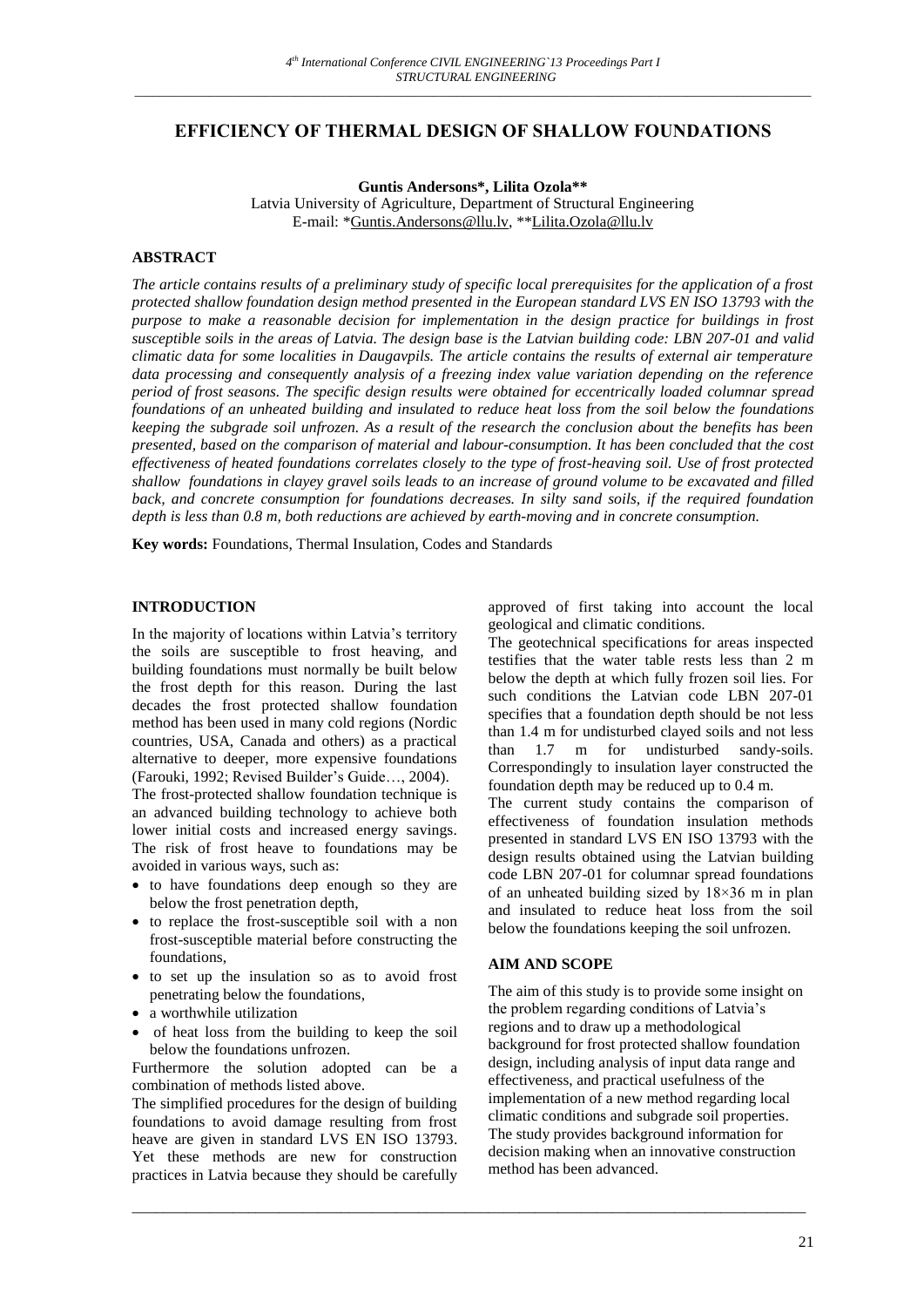# **BACKGROUND**

Recent investigations in geotechnical engineering clarifies the frost heave phenomena in more detail (Noon, 1996; Manz, 2011). Frost heave i.d., the nonuniform change of a volume of a subgrade matrix occurs not only due to the expansion of freezing water in the soil, since, frequently, the heave effect is much greater than the freezing water in the soil is capable of producing. The process is exceedingly complex and still not fully understood. Frost heave is caused by the formation of ice lenses in the soil below the foundation (Fig. 1). Water expands roughly nine percent by volume when frozen. When freezing temperatures penetrate a subgrade soil, water moves from the unfrozen area towards the frozen zone. If the soil is susceptible to capillary action, the water migrates to previously formed ice crystals and freezes. The size of the ice lens depends on the quantity of free water available within the soil, from the water table, and time.



**Figure 1.** Simplified illustration for frost heave effect in subgrade soil: *a*- growing of ice lenses due to the feed of groundwater from warmer deeper zones, *b*- formation of pressure gradient around soil grain due to grains and ice molecular interactions

In an up-close or secondary frost heave zone of ice lens, a structure of matrix is composed of a multitude of thin crystals growing due to capillary water supply and oriented parallel to the direction of heat flow.

\_\_\_\_\_\_\_\_\_\_\_\_\_\_\_\_\_\_\_\_\_\_\_\_\_\_\_\_\_\_\_\_\_\_\_\_\_\_\_\_\_\_\_\_\_\_\_\_\_\_\_\_\_\_\_\_\_\_\_\_\_\_\_\_\_\_\_\_\_\_\_\_\_

The frost susceptible soil must be sufficiently porous to allow capillary action, yet not so porous as to break capillary continuity.

Water movement in freezing soils is also supported by suction forces (due to pressure differences) that are induced by microscopic interactions between soil grains, nanometer-thick premelted film (formed by liquid water below-freezing temperature), ice, and water within a partially frozen region below the ice lens.

The result of the frost heave force complex is an upward pressure attached to foundations embedded in frost susceptible soil, ranging from 1200 kPa in clay soils, and up to 3000 kPa in silty sand recognized in field tests by researchers during the last decades. Moreover an upward drag of the foundation has been caused by adfreeze stress generated at the side interfaces of foundations ranging from 45 to 1600 kPa for concrete regarding soil type (Domaschuk, 1982).

The incidence of frost heave occur when all of the following three conditions are present:

- 1) The soil is frost susceptible due to a large silt fraction
- 2) Soil is above approximately 80 percent water saturation due to the supply in the surrounding area
- 3) From below, above and/or laterally into the freezing zone subfreezing temperatures penetrate the soil.

Removing one of these factors prevents the possibility of frost damage. Insulation helps with the third one, shielding the foundation from the freezing underlying soil. Soil can hold a great deal of thermal energy, particularly if damp, but it is not a good insulator. For example, 25 mm of polystyrene insulation has an equivalent U-value with 100 mm of soil on average. Depending on the soil type, a layer of 200 - 300 mm depth would be required to provide the same insulation as 50 mm of foam or 80 mm of fiberglass insulation.

Now, a few insulation materials are able to maintain a dry U-value in a moist, below the ground environment over any great length of time. The stress limits declared for insulation material must provide a factor of safety required, according to LVS EN 1990, and a means to limit long-term compressive creep in the insulation layer as well. The high strength extruded polystyrene rigid insulation boards must be appropriate for use under concrete floors and foundations meeting the requirements stated by LVS EN 13164.

Basing on results of the investigations in the related field and due to production of durable insulation materials developed, background has been established for the implementation of insulated foundations.

For unheated buildings the frost protected foundation design methodology is based on conception about the prevention of heat loss from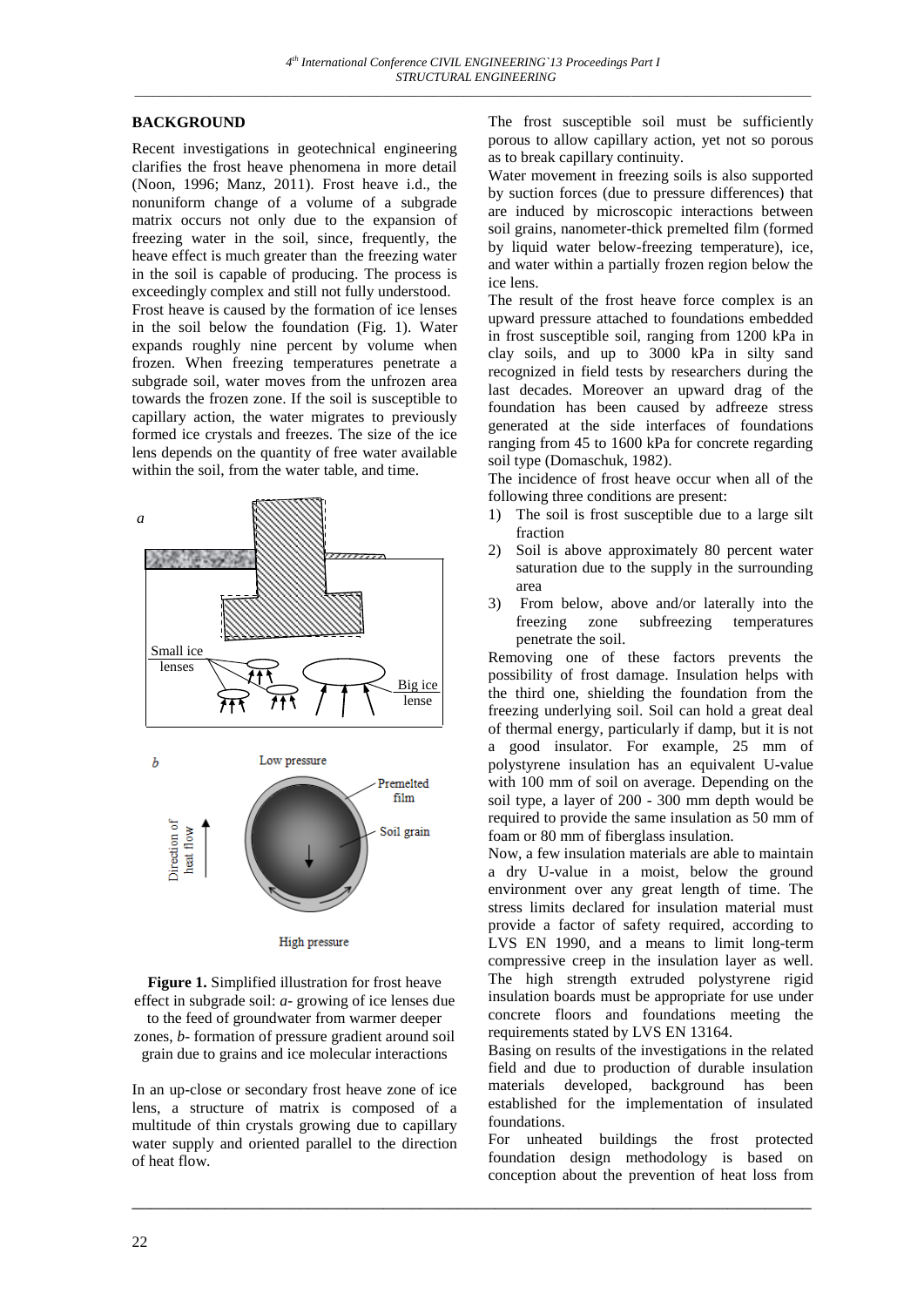the subgrade soil stored in the ground during the summer.

## **SOURCE DATA AND METHODS**

**Design data for building foundations analysed** A numerical analysis has been performed based on real climatic data for an insulated foundation of a single storey building. The main load bearing structure of the building is a planar steel frame (span 18 m, space 6 m) formed by restrained steel columns and simply supported lightly loaded roof trusses (Fig.2*a*). The enclosure system is composed of sandwich panels including a 100 mm thick insulation layer. The cladding panels are supported on purlins which transmit the loads to trusses. Lightweight Z-profiles perform the function of secondary bearing members - purlins. Fourteen column foundations are placed correspondingly in rectangular form (Fig. 2). To corner foundations, placed on axes 1-1 and 7-7, the distinctive portion of external load will be transferred, and the ground insulation layer may be of different sizes. Taking into account these differences, the internal foundations have been chosen for analysis in this study. Generally the height of the foundation depends on the depth. The sizes of the rectangular pad of the foundation depend on the subgrade soil's resistance but no less than the required size at the section of column restraint- 600x600 mm.

The vertical force transferred to bearing system is calculated taking into account a permanent load representing the selfweight of cladding and bearing structures  $(g_k = 0.6 \text{ kN/m}^2)$  and variable snow load. For Latvia's territory the characteristic value of snow load  $(s_k)$  declared by Latvian building code LBN 003-01 ranges from 1.10 to 2.80  $kN/m^2$ . In this study the value  $s_k$  = 1.60 kN/m<sup>2</sup> has been accepted as defined more often (approximately 80% of territory of Latvia). Eccentrically loaded foundation has been designed for four fundamental combinations of actions according LVS EN 1990:

1) permanent load (selfweight) + snow load;

2) selfweight+ full snow load+decreased wind pressure;

3) selfweight+decreased snow load+ full wind pressure;

4) selfweight+ wind pressure.

## **Depth of foundation**

The depth of the frozen ground depends on climatic conditions of an area and the properties of the soil (porosity, moisture content, particle sizes). For locations within Latvia the characteristic frost depth values range from 1.20 up to 1.35 m for clayed soils as it is defined by Latvian building code LBN 003- 01. The codified values are based on the analysis of



**Figure 2.** Design model of test building: *a*- design model of planar bearing frame, *b*- plan of column foundations

a valid data set (years 1923-1998), and defined as frost depth values which are expected to exceed one time during 100 years. A real depth of the foundation has been determined depending on the heat regime in the building. In this study the method for an unheated building has been applied, consequently the depth of foundation  $(d_f)$  for clayey soils is defined  $d_f = 1.3 \times 1.1 \approx 1.4$  m, but for silty sand  $d_f$  = 1.3×1.1×1.2=1.7 m, and provided that the water table is nearer 2 m from the level of the frost depth. Usually the snow cover insulates the ground and retards heat loss from the earth decreasing the frost depth except in the cases of weathered ground surfaces or cleaned up from the snow. The unfavourable situation should be taken into account in construction, and thereby there is no consideration about snow cover influence on foundation depth in this study.

## **Design bearing capacity of soil**

\_\_\_\_\_\_\_\_\_\_\_\_\_\_\_\_\_\_\_\_\_\_\_\_\_\_\_\_\_\_\_\_\_\_\_\_\_\_\_\_\_\_\_\_\_\_\_\_\_\_\_\_\_\_\_\_\_\_\_\_\_\_\_\_\_\_\_\_\_\_\_\_\_\_\_\_\_\_\_\_\_\_\_\_\_\_\_

Some types of soils typical for locations of Latvia including Daugavpils region, such as clays, clay sands, sandy clays and silt sand were chosen for the analysis regarding effectiveness of subgrade insulation.

The existing Latvia building codes (LBN 207-01, article 58) recommend the equation for calculation of design bearing capacity value is not essentially different from that proposed by Terzaghi many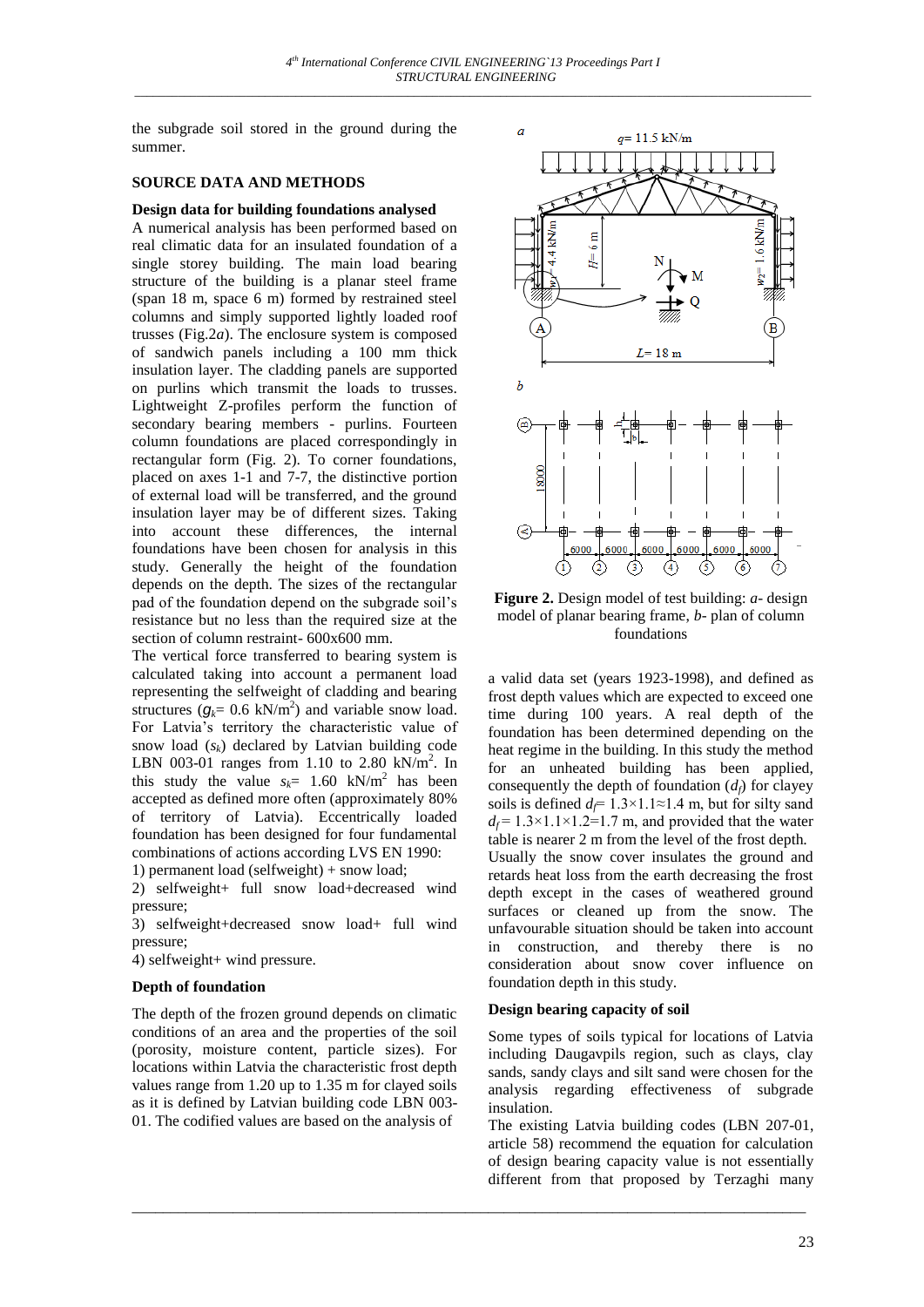decades before (Терцаги, 1961) and developed for general failure case assuming that resistance expected to be inherent for subgrade soil depends on shear stresses in the frictional-cohesive material (soil) at edges of three zones under the footing and of overburden pressure.

Consequently a bearing capacity may be explained by three factors every one being a function of internal friction angle and related to: 1) cohesion of the soil, 2) depth of the footing and overburden pressure, 3) width of the footing and the length of shear zone in the limit state. The soil capacity to vertical load increases linearly with depth as illustrated by graphs for some characteristic soil types in Figure 3. The following values of soil properties have been introduced for analysis: coefficient of porosity e= 0.65, unit weight *γ*= 17.5  $kN/m<sup>3</sup>$ , plasticity index  $I_L > 0.5$ . An angle of internal friction  $\varphi$  and effective cohesion  $c$  values are as follows correspondingly:  $\varphi = 30^{\circ}$ ,  $c = 4$  kPa for silt sand;  $\varphi = 24^{\circ}$ ,  $c = 13$  kPa for clay sand;  $\varphi = 19^{\circ}$ ,  $c =$ 25 kPa for sandy clay;  $\varphi = 15^{\circ}$ ,  $c = 45$  kPa for clay. Note that soil classification corresponds to that specified in LBN 207-01.

The width of footing (*b*) has been found as optimal for transmitting of forces from restrained columns. The capacity values in Fig. 3 correspond to width value  $b=1.2$  m.



**Figure 3.** Resistance of soil versus depth of foundation

## **Analysis of frost season's data**

The frost protected shallow foundation design method described in LVS EN ISO 13793 has been recommended for columnar and strip foundations, for slabs on ground and also in regions where the average annual temperature of external air remains above 0°C as the averages range from +4.5°C to +6.7°C referring to observations over a 30-year period (LBN 003-01).

Another more labour-consuming procedure deals with winter temperature data processing in order to

make an assessment of duration for each year's freezing season. The frost characteristic is defined as the difference between the freezing point  $(\theta \in$ 0°C) and the daily mean external air temperature. The freezing season starts at the point from which the accumulation of aforementioned differences remain positive throughout the winter. If there is initially some freezing followed by complete thawing, the corresponding days are not included. The accumulation, therefore, starts after this. The freezing season ends at the point which results in the largest total accumulation for the winter. If a short thawing period is followed by a longer freezing period both are included; if a thawing period is followed by a shorter freezing period neither is included.

In this study the external air temperature data (averages of daily data set from October 20 until April 10) where collected for 62 seasons from 1950 until 2012 from records at Daugavpils station available in Web page of State Ltd "Latvian Environment, Geology and Meteorology Centre". There are great variations in both duration of the frost season and temperature range from year to year, as it is typical for a coastal region, see Figure 4 for illustration. Similar graphs were drawn for every winter. The frost season duration was estimated manually following the standard conditions described in the previous paragraph. The illustration is presented in Figure 5. Freezing depth of the soil is more affected by temperatures characterised by the sum of differences between freezing point and the daily mean during the frost season (Fig. 6). It is clear from both column graphs presented that uncertainty of the frost season data is explicitly large, particularly as regard temperatures. The extreme value theory was used for estimation of confident parameters for design as the upper tails of distributions are of great significance.

From different probabilistic models developed for statistical characterisation of extremal values in engineering, the Gumbel model is the most widely applied (Kotz and Nadarajah, 2000). Also the design characteristics presented in LVS EN ISO 13793 have been derived using the Gumbel model. For this reason data samples of frost duration and temperature cumulates were verified using cumulative distribution function of the Gumbel model defined as follows:

$$
G(z) = \exp(-e^{-z}), \tag{1}
$$

where  $G(z)$  – the cumulative distribution function, z- normalized variable useful for simplified calculation. For data processing of freezing temperature cumulates variable *z* is taken as:

$$
z = (\theta_{y,i} - \text{Mod}(\theta))/\beta , \qquad (2)
$$

where  $\theta_{y,i} = \sum (0^{\circ} - \theta_{\text{daily},i})$  $Mod(\theta)$  – mode<sup>i</sup>  $\overline{\sigma}$ <sup>1</sup> data sample,

\_\_\_\_\_\_\_\_\_\_\_\_\_\_\_\_\_\_\_\_\_\_\_\_\_\_\_\_\_\_\_\_\_\_\_\_\_\_\_\_\_\_\_\_\_\_\_\_\_\_\_\_\_\_\_\_\_\_\_\_\_\_\_\_\_\_\_\_\_\_\_\_\_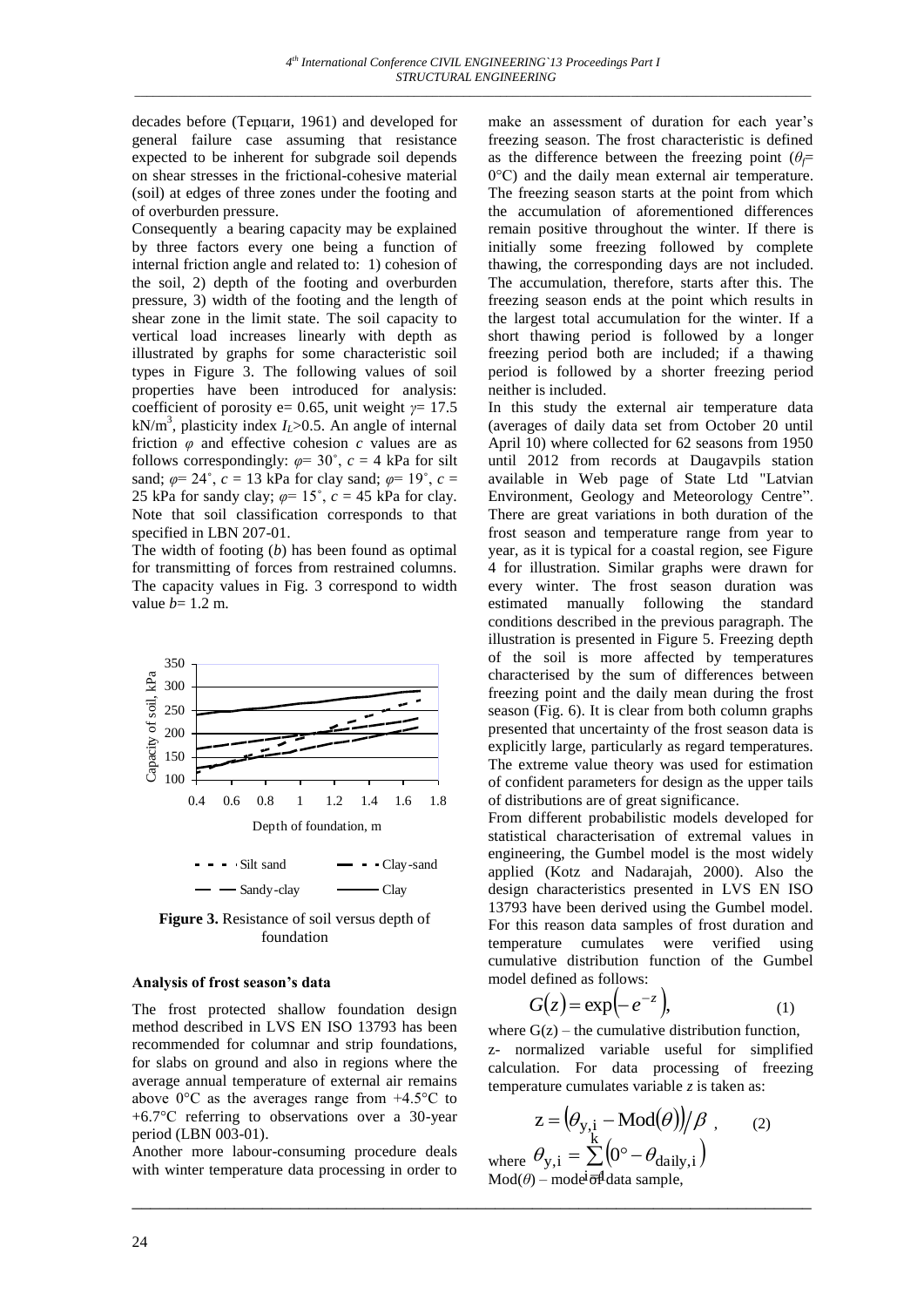# $\beta$  – positive real number.

The variables of frost duration were normalized in a similar manner for the Gumbel test. Evidently the Gumbel distribution shapes produce sufficiently good compatibility with observed data (Fig.7,8), and consequently we can use the probabilistic parameters recommended by standard LVS EN ISO 13793 with good reason.



**Figure 4.** Examples of external air temperature fluctuations in Daugavpils area during time period from October 20 until April 10: *a*- season 2002/2003, b- season 2007/2008



**Figure 5.** Durations of frost seasons during winters in Daugavpils, years 1950-2012



**Figure 6.** Data range of temperature cumulates during frost seasons in Daugavpils (1950-2012)

\_\_\_\_\_\_\_\_\_\_\_\_\_\_\_\_\_\_\_\_\_\_\_\_\_\_\_\_\_\_\_\_\_\_\_\_\_\_\_\_\_\_\_\_\_\_\_\_\_\_\_\_\_\_\_\_\_\_\_\_\_\_\_\_\_\_\_\_\_\_\_\_\_\_\_\_\_\_\_\_\_\_\_\_\_\_\_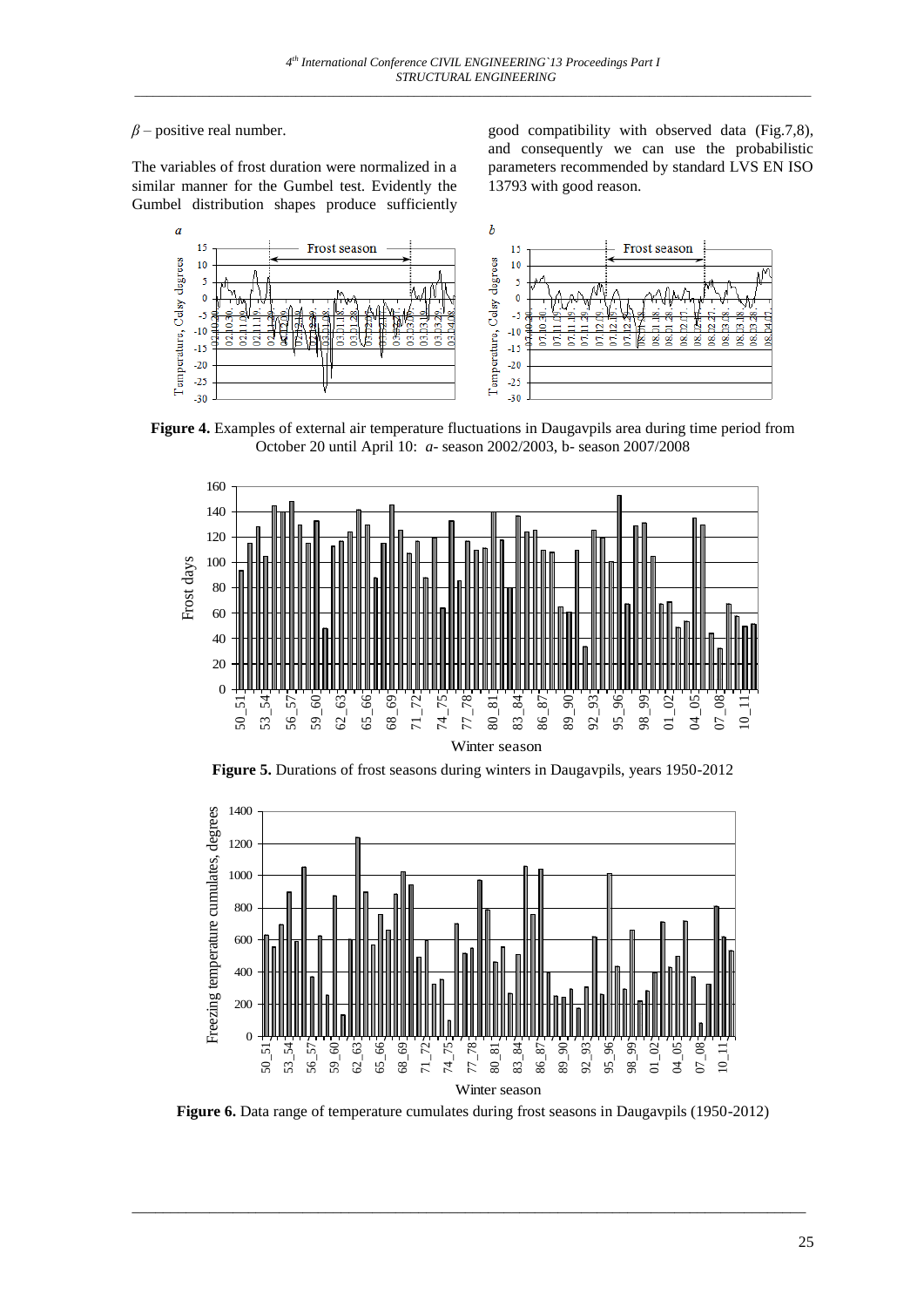

**Figure 7.** Distributions of frost season duration probabilities : *a*- empirical; *b*- empirical and theoretical cumulates (Daugavpils, years 1950-2012)



**Figure 8.** Distributions of freezing temperature cumulates during frost season: *a*- empirical; *b*- empirical and theoretical cumulates of probabilities (Daugavpils, years 1950-2012)

\_\_\_\_\_\_\_\_\_\_\_\_\_\_\_\_\_\_\_\_\_\_\_\_\_\_\_\_\_\_\_\_\_\_\_\_\_\_\_\_\_\_\_\_\_\_\_\_\_\_\_\_\_\_\_\_\_\_\_\_\_\_\_\_\_\_\_\_\_\_\_\_\_

#### **Evaluation of design freezing index**

The insulation required for frost protection depends on the severity of the design winter, expressed in terms of the freezing index together with the annual average external air temperature. The design freezing index  $(F_n)$  is the value which statistically is exceeded once in *n* years for the locality concerned, based on recorded meteorological data and calculated according to Annex A of LVS EN ISO 13793.  $F_n$  has a 1 in *n* probability of being exceeded in a given winter. For permanent buildings *n* is normally chosen as 50 or 100 years; for the test building in this study  $n = 50$ .

In **h**is study the design freezing index  $F_d$  has been calculated from meteorological records of daily mean external air temperatures for the Daugavpils region. The freezing index  $F_i$  (in °K⋅h) for one frost season were calculated as 24 times the sum of the difference between freezing point ( $\theta \in O^{\circ}C$ ) and the daily mean external air temperature:

$$
F_i = 24 \sum_{j=1}^{k} \left( \theta_f - \theta_{d,j} \right), \tag{3}
$$

where  $\theta_{d,j}$  – the daily mean external air temperature the average of several readings for day  $j$ , in  $\mathrm{^{\circ}C}$ ;

 $k$  - all days in the freezing season. Both positive and negative differences, within the freezing season, are included in the accumulation. A negative difference implies some thawing of the ground reducing the frost penetration in the ground. The design freezing index for a given location is obtained from a set of freezing indexes Fi, calculated of m winters at the location (*m*≥20, in this case *m*= 62). The Gumbel distribution has been recognized as a suitable statistical distribution that realistically reflects extreme events and recommended for determination of design freezing index  $(F_n)$ . According to Gumbel the design freezing index is given by:

$$
F_n = \overline{F} + \frac{s_F}{s_y} \left( y_n - \overline{y} \right), \tag{4}
$$

where  $F$  - average of freezing indexes;

$$
\overline{F} = \sum_{i=1}^{m} F_i / m = \frac{844450.9}{62} = 13620
$$
°·h,

 $s_f$ - standard deviation for index data sample;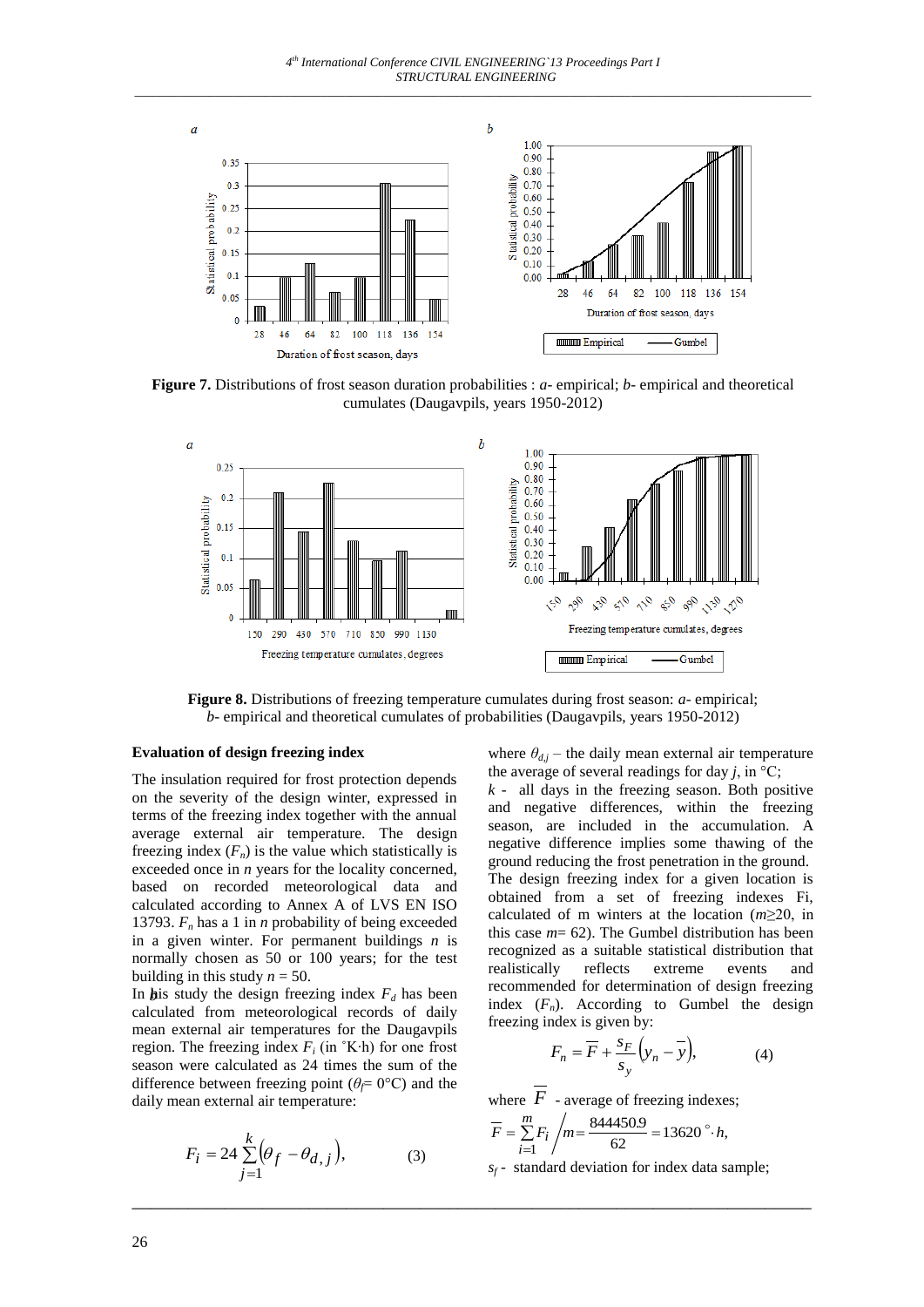$$
s_F = \sqrt{\sum_{i=1}^{m} (F_i - \overline{F})^2 / (m-1)} =
$$
  
=  $\sqrt{2674563867/(62-1)} = 6621.6$ °·h,

*y* , *s<sup>y</sup>* – reduction factors for variables in Gumbel distribution regarding the reference period of data processed; in this study  $y = 0.55$ ,  $s_y = 1.17$ correspondingly to data sample of 62 years (LVS EN ISO 13793, Table A.1).

 $y_n$  – statistical parameter with regard to the level of safety of the building, dependent on the expected lifetime,  $y_n = 3.9$  correspondingly 50 years lifetime of permanent building. The values estimated were put into formulae (4) resulting to the freezing index for Daugavpils locality according to temperature data sample of 62 winter seasons:  $F_{50}$ = 32579 °K·h which may be exceeded once in 50 years, and  $F_{100}$ = 36541 ˚K·h once in 100 years basing on the Gumbel prognosis.

The prognosticated value of the freezing index for Daugavpils region is quite dependent on the chosen time period upon which the temperature data are processed. The variation of freezing index values determined according to different reference data periods is illustrated by column graphs in Figure 9. It is useful to note that the maximal value of freezing index was obtained upon data of the winter seasons for the years of 1960-1980 (not displayed in Fig.9): *F*50= 43548 ˚K•h and *F*100= 49317 ˚K•h for building of life time 100 years.



**Figure 9.** Freezing index (in ˚K•h) versus reference period

### **Characterisation of average year temperatures**

The protection of cold structures relies on the heat consumption available in soil that has been stored in the ground during summer. Therefore the average

\_\_\_\_\_\_\_\_\_\_\_\_\_\_\_\_\_\_\_\_\_\_\_\_\_\_\_\_\_\_\_\_\_\_\_\_\_\_\_\_\_\_\_\_\_\_\_\_\_\_\_\_\_\_\_\_\_\_\_\_\_\_\_\_\_\_\_\_\_\_\_\_\_\_\_\_\_\_\_\_\_\_\_\_\_\_\_

temperature in a region is one more important factor for design. Figure 10 represents the graph of average temperature values calculated from data of Daugavpils station.



**Figure 10.** Variation of average temperatures

### **Frost protected foundation design for unheated building**

The main purpose of the thermal design of foundations is to avoid frost heave. The design methodology used in this study has been provided by LVS EN ISO 13793 where it is proposed that no fully frozen soil occurs below the foundation during the design winter. The design procedure presented in the standard has been developed according to the investigations and practical experience for many decades. The parameters included in this study and relevant to frost protection are:

- freezing index and annual average temperature;
- frost susceptibility of the soil;
- thermal properties of the ground, both frozen and unfrozen;
- insulation of the floor;
- internal temperature in the building;

the geometry, and especially the overall dimensions of the building and the type of foundation used.

The width of ground insulation for an unheated building is determined based upon the data shown in Table 10 presented in standard LVS EN ISO 13793 corresponding to the design freezing index  $F_d = F_n$ . The required width of the insulation layer, i.d., widening around footing is  $b<sub>g</sub> = 1.7$  m (Fig. 11). Such width of the ground insulation for an unheated building may be applied for foundation depth from 0.4 to 1.0 m. Insulation is placed on a drainage layer. The drainage layer consists of coarse material that is not frost susceptible.

The minimum thermal resistance of the ground insulation,  $R_g$ , is determined according to the tabulated values in standard LVS EN ISO 13793 for foundations at least 0.4 m up to 1.0 m deep (see Table 1). Expanded or extruded polystyrene with a density of at least  $30 \text{ kg/m}^3$  can normally be used in the construction of insulation layer under loaded foundation. Extruded polystyrene (XPS) has the largest compressive strength and can be used in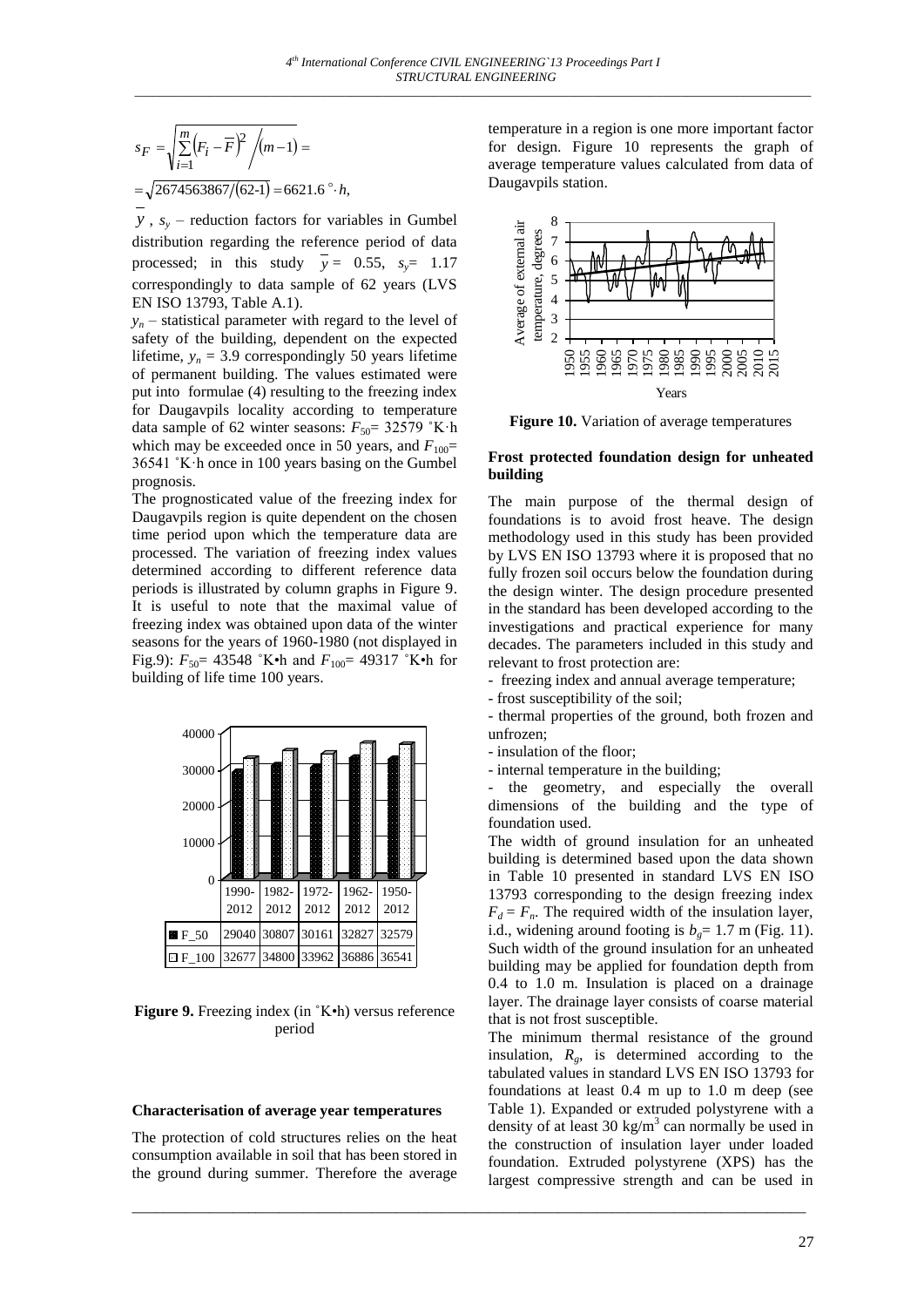various applications for insulating of building foundations. As compressive loads in value up to the ground bearing capacity may be applied and transferred to the insulation layer, the insulation material selected must be verified for stress limits providing a factor of safety and a means to limit long-term compressive creep in the insulation layer, and the allowable stress limits are defined based on a percentage of minimum insulation compressive resistance.



**Figure 11.** Frost protected shallow foundation

Characteristics of ground insulation

| $d_1$ , m                                                | $R_D$<br>$m^2 \cdot K$<br>W | U.<br>W/<br>$m^2 \cdot K$ | $\lambda_D$<br>W/<br>$m \cdot K$ | $d_{ins}$ , m |  |  |  |
|----------------------------------------------------------|-----------------------------|---------------------------|----------------------------------|---------------|--|--|--|
| 0.4                                                      | 1.90                        | 0.53                      | 0.035                            | 70            |  |  |  |
| 0.5                                                      | 1.68                        | 0.60                      | 0.034                            | 60            |  |  |  |
| 0.6                                                      | 1.47                        | 0.68                      | 0.033                            | 50            |  |  |  |
| 0.7                                                      | 1.25                        | 0.80                      | 0.032                            | 40            |  |  |  |
| 0.8                                                      | 1.03                        | 0.97                      | 0.032                            | 40            |  |  |  |
| 0.9                                                      | 0.82                        | 1.22                      | 0.032                            | 40            |  |  |  |
| 1.0                                                      | 0.60                        | 1.67                      | 0.032                            | 40            |  |  |  |
| Symbols: $d_1$ – depth of foundation; $R$ – minimal      |                             |                           |                                  |               |  |  |  |
| unit thermal resistance of ground insulation             |                             |                           |                                  |               |  |  |  |
| required; $\lambda$ , $U$ – thermal transmission         |                             |                           |                                  |               |  |  |  |
| coefficients, $d_{ins}$ - thickness of insulation layer. |                             |                           |                                  |               |  |  |  |

For this study extruded polystyrene Styrodur 4000CS (density 30 kg/m<sup>3</sup>) has been selected as the material used in related practice of European countries, Canada and the United States in recent decades. The verified acceptable long-term (50 years) compressive stress for this material is declared 180 kPa, and creep deformation less than

\_\_\_\_\_\_\_\_\_\_\_\_\_\_\_\_\_\_\_\_\_\_\_\_\_\_\_\_\_\_\_\_\_\_\_\_\_\_\_\_\_\_\_\_\_\_\_\_\_\_\_\_\_\_\_\_\_\_\_\_\_\_\_\_\_\_\_\_\_\_\_\_\_

**Table 1** 

2% and compression strength at 10% deformation – 180 kPa (Technical Data… BASF).

## **RESULTS AND DISCUSSION**

### **Numerical results for case study**

The foundation under an unheated buiding has been designed to support the loads (Fig. 2) according to serviceability limit state criteria (LBN 207-01) stated as follows: maximal pressure  $(\sigma_{max})$  around side line of footing must be less or equal to bearing capacity  $(R)$  multiplied by 1.2, and the calculated value of average compression stresses (*σmean*) must be less or equal to capacity (*σmean*≤R). See Table 2.

Cost-effectiveness of building depends considerably on the bulk of ground excavation needed for the foundation. With regard to economical estimations in this case study (Fig. 12), the comparison of soil volumes to be moved during construction for insulated foundations as ratio to deep ones depending on the depth of foundation has been illustrated in graphs in Fig. 13. It is clear that frost protected shallow foundations are effective at a depth less than approximately 0.8 m.

Also the concrete consumption for insulated foundations has been estimated in comparison with ones to be built in freezing depth (see Fig. 14), and savings may be achieved of up to 50 per cent.

**Table 2**

Design characteristics

| $d_1$ ,<br>m      | Sizes of<br>footing,<br>m | $\sigma_{max}$<br>kPa | $\sigma_{mean}$<br>kPa | R,<br>kPa | $\sigma_{max}$<br>1.2R |  |  |
|-------------------|---------------------------|-----------------------|------------------------|-----------|------------------------|--|--|
| <b>Silty Sand</b> |                           |                       |                        |           |                        |  |  |
| 0.4               | $1.5 \times 1.2$          | 133                   | 78.6                   | 114       | 0.98                   |  |  |
| 0.6               | $1.4 \times 1.2$          | 159                   | 87.5                   | 138       | 0.96                   |  |  |
| 1.0               | $1.3 \times 1.2$          | 167                   | 91.6                   | 163       | 0.86                   |  |  |
| 1.7               | $1.2 \times 1.1$          | 294                   | 130                    | 273       | 0.90                   |  |  |
| Claysand          |                           |                       |                        |           |                        |  |  |
| 0.4               | $1.5 \times 1.2$          | 133                   | 78.6                   | 123       | 0.90                   |  |  |
| 0.6               | $1.4 \times 1.2$          | 159                   | 87.5                   | 137       | 0.97                   |  |  |
| 1.0               | $1.4 \times 1.2$          | 167                   | 91.6                   | 151       | 0.93                   |  |  |
| 1.4               | $1.3 \times 1.2$          | 220                   | 109                    | 191       | 0.96                   |  |  |
| Sandy Clay        |                           |                       |                        |           |                        |  |  |
| 0.4               | $1.3 \times 1.2$          | 174                   | 89.2                   | 165       | 0.87                   |  |  |
| 0.6               | $1.3 \times 1.2$          | 183                   | 93.3                   | 175       | 0.87                   |  |  |
| 1.0               | $1.3 \times 1.2$          | 192                   | 97.3                   | 186       | 0.86                   |  |  |
| 1.4               | $1.2 \times 1.2$          | 257                   | 116                    | 216       | 0.99                   |  |  |
| Clay              |                           |                       |                        |           |                        |  |  |
| 0.4               | $1.1 \times 1.0$          | 290                   | 122                    | 239       | 1                      |  |  |
| 0.6               | $1.1 \times 1.1$          | 278                   | 116                    | 247       | 0.93                   |  |  |
| 1.0               | $\times$ 1.1<br>1.1       | 291                   | 120                    | 255       | 0.95                   |  |  |
| 1.4               | $1.1 \times 1.1$          | 332                   | 133                    | 280       | 0.99                   |  |  |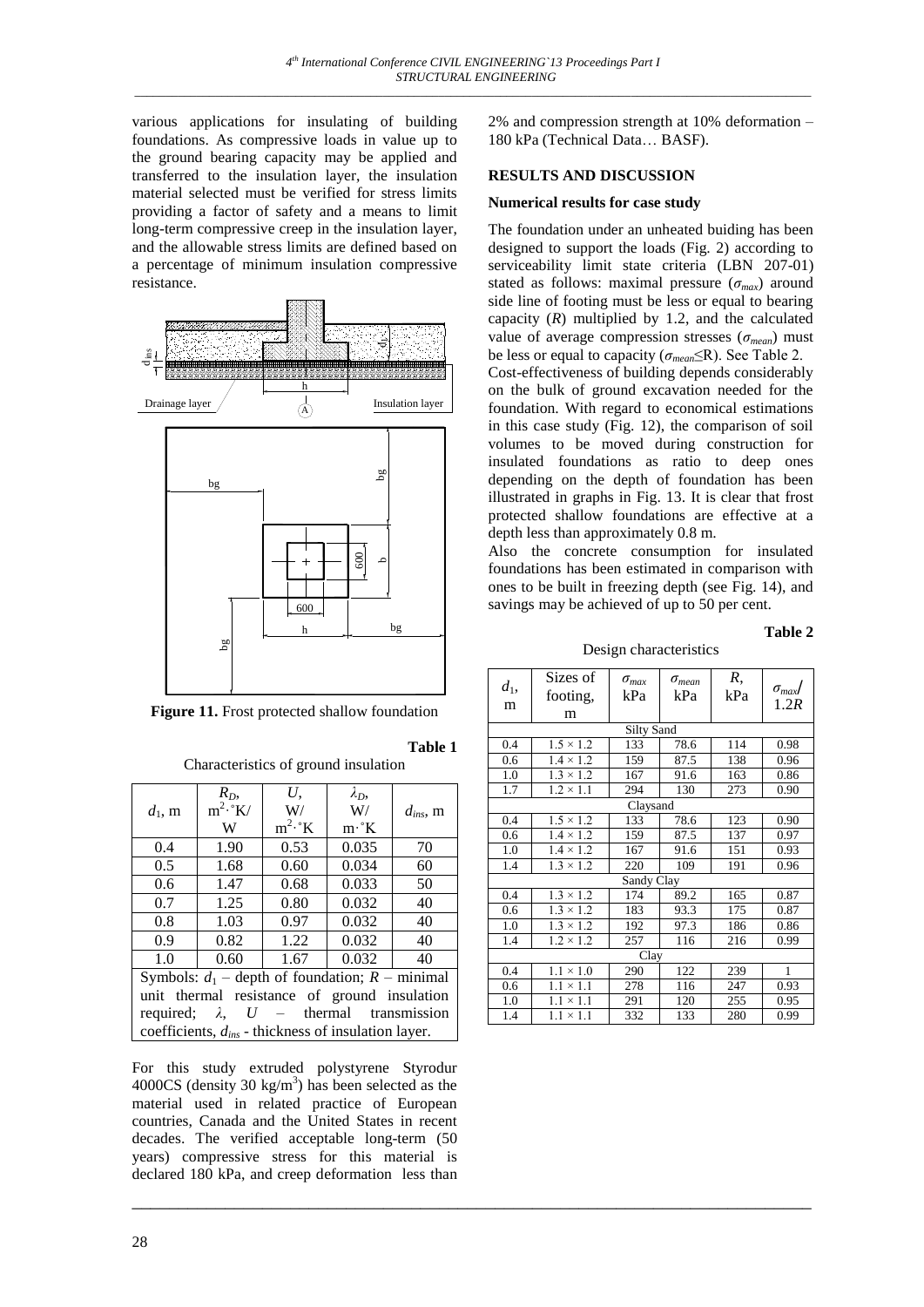

**Figure 12.** Soil excavation schemes: a- for traditional deep foundations, b- frost protected shallow foundations



 $---$  Sand-clay  $---$  Clay

**Figure 13.** Variation of relative ground excavation volumes versus depth



**Figure 14.** Illustration of relative concrete consumption for insulated foundations

\_\_\_\_\_\_\_\_\_\_\_\_\_\_\_\_\_\_\_\_\_\_\_\_\_\_\_\_\_\_\_\_\_\_\_\_\_\_\_\_\_\_\_\_\_\_\_\_\_\_\_\_\_\_\_\_\_\_\_\_\_\_\_\_\_\_\_\_\_\_\_\_\_\_\_\_\_\_\_\_\_\_\_\_\_\_\_

### **Discussion on uncertainty of freezing index**

It is clear that the implementation of frost protected shallow foundation design in the construction practice of Latvia may be accepted when there is no doubt of the fulfillment of the basic requirements for safety and durability of structure performing procedures stated by the standards and code. The main objective in this relation is the value of the freezing index.

Results of temperature data processing for 62 winter seasons according to temperature records in Daugavpils station testify that quite distinctive reliability levels may be defined for shallow foundation design depending on the number of frost seasons (*m*) sampled remaining under condition (*m*≥ 20) stated by LVS EN ISO 13793. As it is shown in Figure 9, the range of variation of freezing index exceeds 15000 that involves the range of uncertainty for insulation size selected of about 25- 30 cm. Normally, the freezing index value derived from a longer reference data period should be of higher confidence level. At the same time the graph of annual average temperatures (Fig. 10) displays some trend of increase as it is found from the trendline equation an increment is  $\Delta T = 0.019$ ° per year according to the recent 62 year external air temperature data in Daugavpils. Note that this tendency may be characterised as inherent of high statistical uncertainty. Also the development of frozen depth in time under small negative degrees correlates with the thermal conductivity of the soil, and consequently with soil saturation, water table and soil type.

### **Discussion on future trends**

The thermal design method of shallow foundations offers several advantages over the traditional practice when a new building has to be designed in a densely property development area, and moreover the deeper soil layers inherent of lower capacity characteristics and/or the water table is so high that groundwater lowering techniques are needed during construction that may induce an additional nonuniformly settlement of subgrade under the buildings nearby.

Also the use of insulated foundations may be an effective and acceptable method when the required depth of foundations for a new building exceeds the one of an existing building nearby, for example, the design of unheated building close to residence.

Some benefit may be achieved in areas of high water table while construction of shallow foundations enable builders to avoid additional expenses for groundwater lowering, and to reduce the duration of construction.

Lightly loaded frost protected foundations may be a more effective solution in special cases when there is a good chance to remain with footing in the upper sufficiently thick layer of soil inherent of higher